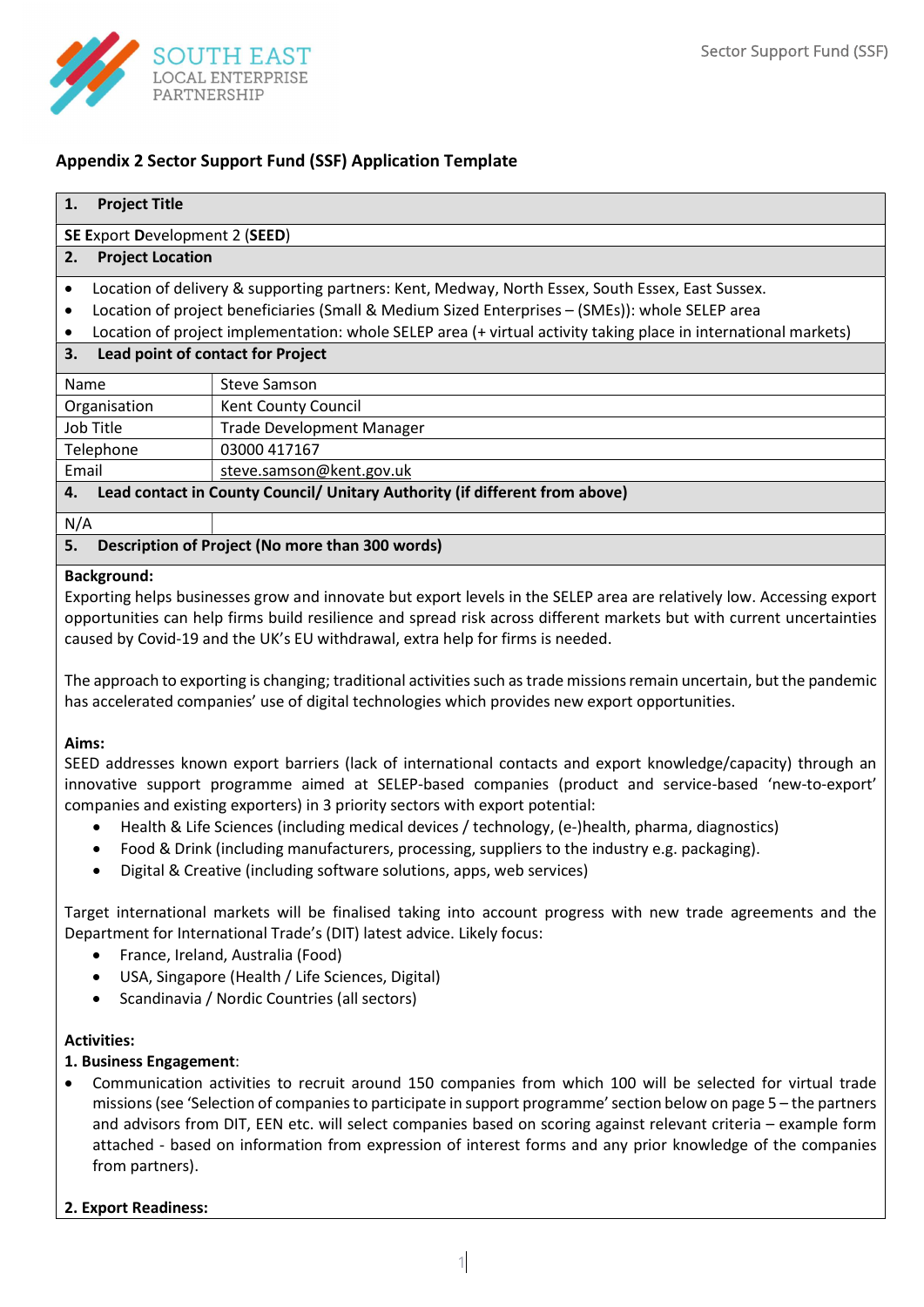

 Online 1-2-1 and group training activities to ensure companies are 'export-ready' with input from market experts, DIT (including overseas posts), Chambers of Commerce and their International Chamber Network. Training topics will include 'listing on relevant international e-commerce platforms' & 'international search engine optimisation', 'trade regulations after Brexit', 'product adaption for overseas markets', new export documents & customs requirements.

# 3. 4 Virtual Trade Missions:

- Meetings connecting SELEP companies to potential international buyers, distributors, customers.
- Virtual exhibitions in International Chambers / Embassy premises for potential buyers to see products and interact with companies online.
- The partners will invite SELEP-based inward investment agencies to promote the area and assist with 'in-bound' business advice queries.

## 6. Federated Board endorsement

- The SEED application will be presented to the Kent & Medway Economic Board for formal endorsement at its meeting on 2 December.
- The application will be sent to the Success Essex Board in time for its meeting on 16 November.
- The South Essex Board has delegated responsibility for endorsing the project application to a thematic lead who is happy to support the proposal.
- The Team East Sussex board will review the application at its next meeting on 2 November.

# 7. Project links to SELEP Economic Strategy Statement (ESS)

According to the Department for International Trade (DIT), firms that export show higher rates of productivity than those that solely operate in their domestic market. SEED will make an important contribution to Boosting Productivity as part of the SELEP ESS which states that "We will help firms to create better links internationally, through exporting, importing or international partnerships."

SEED will provide in-depth support to businesses in some of SELEP's strategically important sectors, whilst raising the profile abroad of the SELEP area's strengths. Following detailed discussions, the project partners decided that SEED should target companies operating in life sciences & health, food & drink and digital & creative.

- These are recognised in the draft SELEP Local Industrial Strategy for their importance to the local economy.
- These broad sectors will provide sufficient critical mass in terms of sufficient numbers companies based across the whole LEP area with each federated area being home to at least some companies from each target sector.
- Whilst the different federated areas have their own sub-sector strengths, the partners are confident that the sector-focus of this project will enable a good number of firms with an appetite for increasing their international activity to engage with the project and ultimately boost export sales as a result.
- It is anticipated that some federated areas will engage with more companies from a certain sector (such as food & drink in East Sussex) but overall, the partners will aim for an equitable split of companies across the different federated areas as follows: Essex: 24, South Essex 16, Medway 10, Kent 32, East Sussex 18. (figures were calculated by broadly apportioning the target number of companies according to the size of the population of each federated area – we anticipate that in East Sussex, for example, greater numbers of food & drink companies will participate than Life Science companies and South Essex may for example put forward a greater number of digital companies than food & drink)

Another reason for selecting these sectors is that we know that there is demand and appetite for export support due to regular engagement with companies in other projects (such as Boost4Health, Innovative Sector Exchange and 'GREAT Food from Kent'). We also know that food and drink companies and life science companies in particular will have to deal with new regulations at the end of the withdrawal period (such as 'Food Business Operators' procedures) to trade with the EU. DIT also includes Life Sciences and Creative among its 6 'priority sector team' focus as the government considers that these sectors offer significant export potential.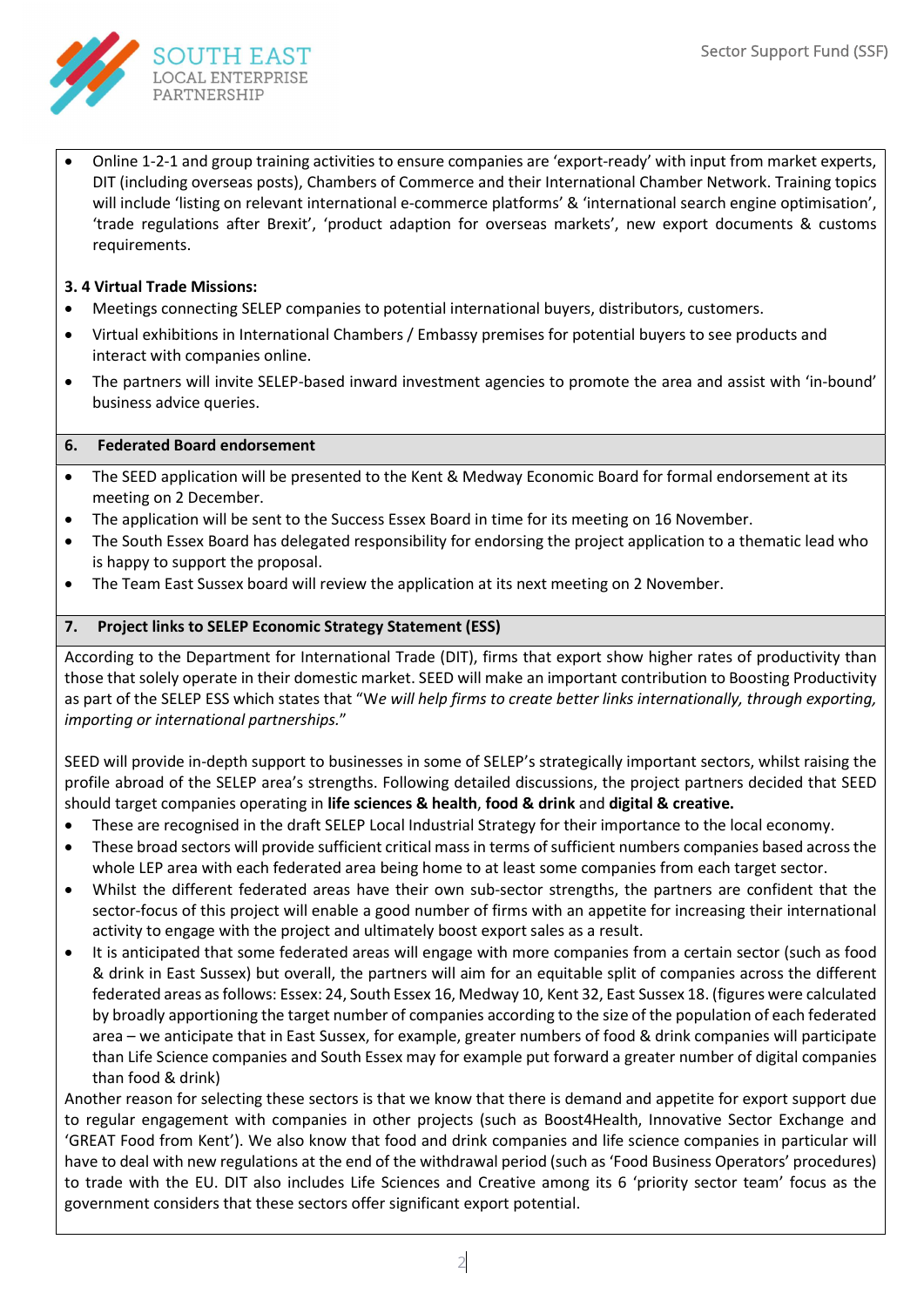

The SEED project aligns perfectly with the South East Local Industrial Strategy which states:

- Strategic Opportunity; "the South East's critical role as a global gateway and as a leading location for inward investment, linking the UK with international markets. We will work with our gateways to strengthen these locations by ... capitalising on this to increase international trade and enterprise for the region"
- "We can increase domestic and international trade, supporting our businesses to take advantage of our successful track record in securing inward investment and export opportunities."
- "Driving up the UK's export ability and its attractiveness to inward investors will be a high priority and one from which the South East will benefit through its role as the UK's global gateway."
- "We will create a thriving business environment that supports our businesses to grow, innovate and to trade internationally. We will also continue to build a strong business-led voice for the South East economy, supporting growth through increased exports, foreign direct investment and exposure to wider markets."
- Sector links: "The South East ... has a sizeable and diverse business base including key sectors with identified growth potential; … creative and digital, life sciences, and agri-tech/food. However, we want to grow further … increasing productivity and innovation across the region by delivering an improved business support offer"

SEED will directly contribute to the following SELIS key outcomes:

- "Increased international trade and investment as a result of improved skills and leadership capabilities"
- "Increased domestic and international trade"

SEED also supports the SELEP Covid-19 Economic Response Statement which recognises the importance of "connecting the UK with international markets" and aims to better understand "the impact on international trade and investment and our role as the global gateway to the UK". Finally, the project will support potential and existing exports by "helping to tackle the implications of Brexit". SEED will help businesses in the SELEP area with economic recovery by helping them to identify opportunities and gain sales in international markets, thus reducing the risks associated with trading solely in the domestic market where demand for products or services may have weakened as a result of the pandemic. International trade is also complex and although there is considerable uncertainty about the impacts of Brexit and new export regulations and procedures, this project will bring together the right expertise to help companies navigate through the changes.

The SEED project will also make a contribution to SELEPs ambitions detailed in the emerging Local Industrial Strategy to "becoming a net zero carbon economy" by helping to reduce the carbon footprint of export activity in the SELEP area which has traditionally involved significant amounts of air travel for example. By testing a virtual approach, the SEED project will demonstrate that new export activity can be achieved with minimal travel.

Through piloting the SEED programme of support, the partners anticipate being able to share successes from this new approach with stakeholders (local Department for International Trade and Enterprise Europe Network colleagues etc.) via a final evaluation report and also prove the case for the value of this rolling out this type of intervention on a wider basis in the SELEP region in the future, for example as part of a bid to the UK Shared Prosperity Fund.

# 8. Total value (£s) of SSF sought (net of VAT)

| <b>Planned Items of Expenditure:</b>                                                       | Cost:   |
|--------------------------------------------------------------------------------------------|---------|
| 1. Business Engagement:                                                                    |         |
| Communication activities: company recruitment campaign, design costs for 'in-market' promo |         |
| materials etc.                                                                             | £3,000  |
|                                                                                            |         |
| 2. Export Readiness:                                                                       |         |
| External expert fees for online group training sessions                                    | £2,000  |
| 2 bespoke International Market Insight Reports: Food & Drink                               | £10,000 |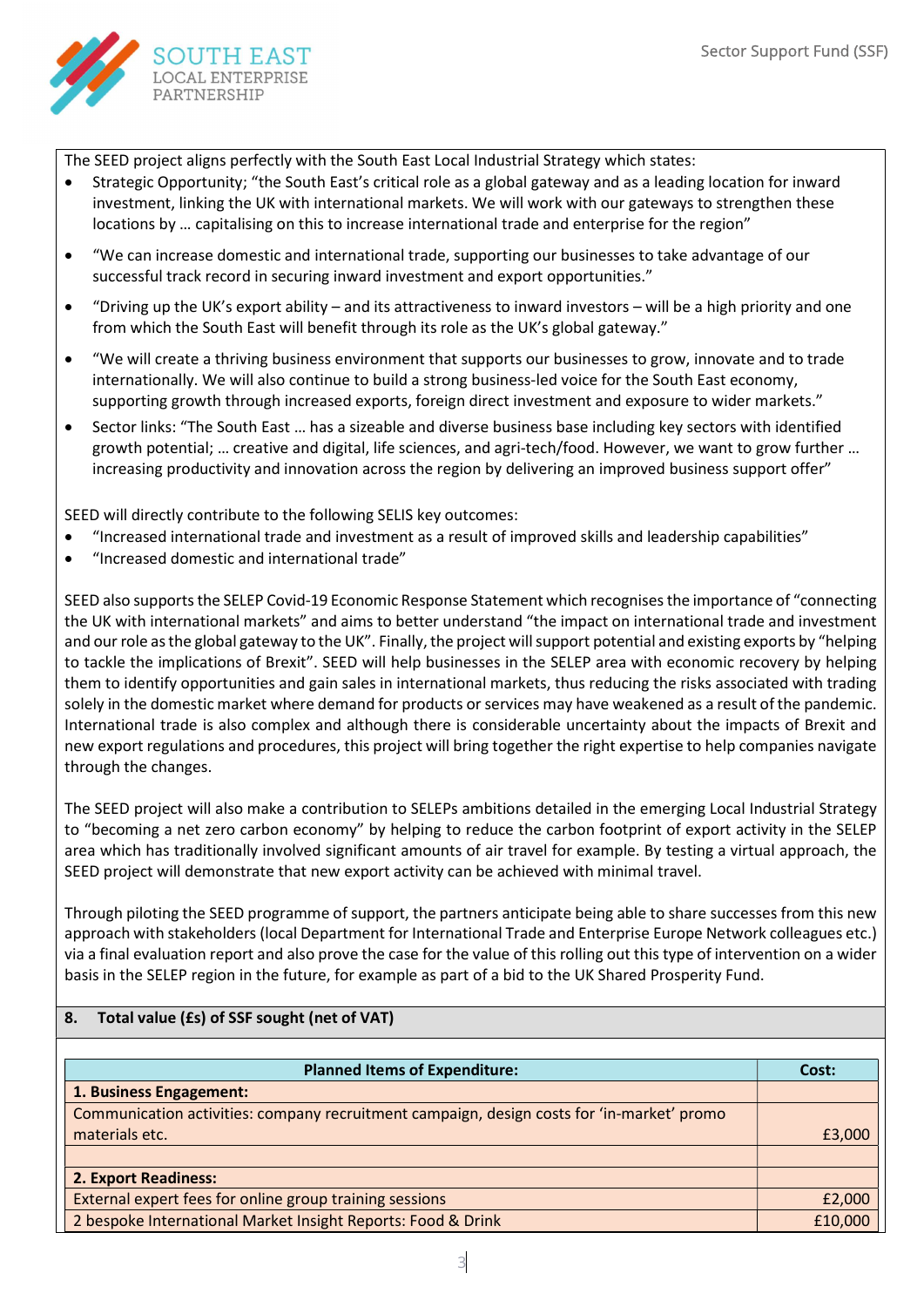

| 2 bespoke International Market Insight Reports: Life Sciences                                                                         |                                                                                            |         |                   | £10,000      |
|---------------------------------------------------------------------------------------------------------------------------------------|--------------------------------------------------------------------------------------------|---------|-------------------|--------------|
| 1 bespoke International Market Insight Reports: Digital & Creative                                                                    |                                                                                            |         | £5,000            |              |
|                                                                                                                                       |                                                                                            |         |                   |              |
| <b>3. Virtual Trade Missions:</b>                                                                                                     |                                                                                            |         |                   |              |
| Shipping Costs for product samples, information and promotional materials to in-market contacts                                       |                                                                                            |         |                   |              |
| on behalf of SELEP companies                                                                                                          |                                                                                            |         |                   | £1,000       |
| Equipment hire 'in-market' for virtual trade missions (screens etc.)                                                                  |                                                                                            |         |                   | £6,000       |
| 'In-market' sector specialist expertise in around 5 international markets to engage with buyers,                                      |                                                                                            |         |                   |              |
| distributors etc. (e.g. International Chambers fees for identifying the right contacts for SELEP                                      |                                                                                            |         |                   |              |
| businesses)                                                                                                                           |                                                                                            |         |                   | £18,000      |
| Production of 3-5 promotional videos - for different sectors and target market for sending to                                         |                                                                                            |         |                   |              |
| contacts in international markets                                                                                                     |                                                                                            |         |                   | £9,000       |
| Match making and meeting software subscription (likely to be 'Meeting Mojo' or equivalent)                                            |                                                                                            |         |                   | £5,000       |
|                                                                                                                                       |                                                                                            |         |                   |              |
| <b>Project Management Costs:</b>                                                                                                      |                                                                                            |         |                   |              |
| Dedicated project officer time (0.75 FTE including on-costs) to manage project                                                        |                                                                                            |         |                   | £22,500      |
|                                                                                                                                       |                                                                                            |         |                   |              |
| <b>Match Funding Contributions:</b>                                                                                                   |                                                                                            |         |                   |              |
|                                                                                                                                       | Additional Kent County Council project manager, officer & admin staff costs (in-kind match |         |                   |              |
| funding contribution)                                                                                                                 |                                                                                            |         | £27,500<br>£5,000 |              |
| Essex County Council Officer time (in-kind match funding contribution)                                                                |                                                                                            |         | £3,000            |              |
| South Essex Local Authorities Officer time (in-kind match funding contribution)                                                       |                                                                                            |         | £1,500            |              |
| Medway Council Officer time (in-kind match funding contribution)<br>Sussex Chambers officer time (in-kind match funding contribution) |                                                                                            |         | £1,500            |              |
| Kent Invicta Chamber of Commerce officer time (in-kind match funding contribution)                                                    |                                                                                            |         | £1,500            |              |
|                                                                                                                                       |                                                                                            |         |                   |              |
| <b>Total:</b>                                                                                                                         |                                                                                            |         |                   | £131,500     |
| Total value (£s) of project (net of VAT)<br>9.                                                                                        |                                                                                            |         |                   |              |
| £99,000                                                                                                                               |                                                                                            |         |                   |              |
|                                                                                                                                       |                                                                                            |         |                   |              |
| 10. Total value (£) of match funding (net of VAT)                                                                                     |                                                                                            |         |                   |              |
| £32,500                                                                                                                               |                                                                                            |         |                   |              |
| 11. Funding breakdown (£s)                                                                                                            |                                                                                            |         |                   |              |
| <b>Source</b>                                                                                                                         | 2020/21                                                                                    | 2021/22 |                   | <b>Total</b> |

| -------                                                                        | ------- | -------  |  | .        |
|--------------------------------------------------------------------------------|---------|----------|--|----------|
| Sector Support Fund                                                            |         | £91,500  |  | £91,500  |
| Other sources of funding (please list below, add additional rows if necessary) |         |          |  |          |
| Dedicated officer time from the partner                                        | £4.000  | £36,000  |  | £40,000  |
| Local Authorities (Kent, Medway, Essex,                                        |         |          |  |          |
| South Essex) and Chambers of Commerce                                          |         |          |  |          |
| <b>Total Project Cost</b>                                                      | £4.000  | £127,500 |  | £131,500 |
| 12. Details of match funding                                                   |         |          |  |          |

Each of the delivery partners (Kent County Council, Essex County Council, South Essex Local Authorities, Medway Council, Kent Invicta & Sussex Chamber) will contribute a dedicated amount of officer time for the management and implementation of the project which equates to just under 33% match funding for the SSF grant. (Yes, delivery partners has confirmed that they will make the above match funding contributions).

We had calculated the 30% match against the value of the SSF grant rather than the total project value i.e. at least 30% of £99K. If it needs to be 30% of the total project value to be eligible then a solution could be to shift some of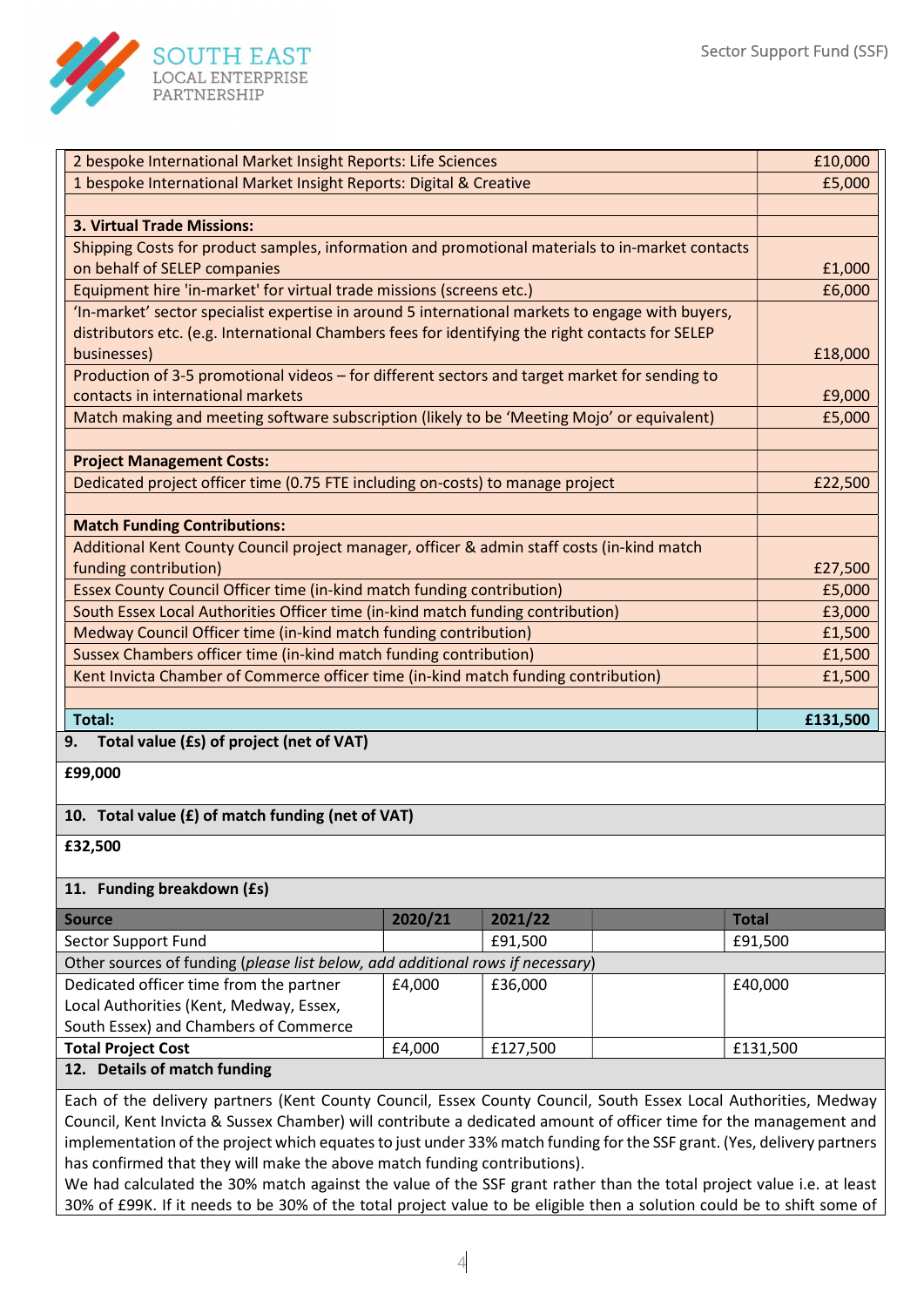

KCC's costed 'dedicated project officer' time to match funded staff time and, although not ideal, we would have to absorb the difference – figures amended in red above.

In addition to the local authority staff time significant contributions will be made by other organisations (DIT & EEN). Although unable to formally commit any match funding to the project in terms of staff time, DIT East, DIT South East and Enterprise Europe Network South East will provide valuable input into the project. The EEN SE team will be on hand to provide expertise and access to in-market contacts. The 2 DIT teams will provide access to in-market contacts and will assist with wrap around support for beneficiary companies – as detailed below.

# 13. Expected project start and completion dates

1 March 2021 to 28 Feb 2022 (although the planning phase will begin with initial online meetings of the Project Steering Group and discussions taking place as soon as the project is approved from December 2020)

| 14. Key Milestones                                                       |                                                                                                                                                                                                                                                                                                                                                                                                                                                                                                                                                                                                                                                                                                                                                                   |                        |  |  |
|--------------------------------------------------------------------------|-------------------------------------------------------------------------------------------------------------------------------------------------------------------------------------------------------------------------------------------------------------------------------------------------------------------------------------------------------------------------------------------------------------------------------------------------------------------------------------------------------------------------------------------------------------------------------------------------------------------------------------------------------------------------------------------------------------------------------------------------------------------|------------------------|--|--|
| <b>Key Milestones</b>                                                    | <b>Description</b>                                                                                                                                                                                                                                                                                                                                                                                                                                                                                                                                                                                                                                                                                                                                                | <b>Indicative Date</b> |  |  |
| Promotion of SEED Project to<br>target companies                         | A series of promotional activities will be designed and<br>delivered by the SEED partners and other strategic local<br>partners (export / business support organisations, Growth<br>Hubs and sector groups) including:                                                                                                                                                                                                                                                                                                                                                                                                                                                                                                                                            | Mar-Aug 2021           |  |  |
|                                                                          | Social media activity<br>$\bullet$<br>Promotional flyers<br>$\bullet$<br>Newsletter articles & e-bulletins/mail-outs                                                                                                                                                                                                                                                                                                                                                                                                                                                                                                                                                                                                                                              |                        |  |  |
| Selection of companies to<br>participate in support<br>programme         | The partners will develop an Expression of Interest form and<br>jointly-agreed selection criteria which will include export<br>readiness, production capacity, suitability of products /<br>services for the target markets, company size and sector<br>(SMEs), commitment to internationalisation, track record in<br>the domestic market etc.) and will invite suitable companies<br>to apply for the programme.<br>The partners will also select eligible companies using expert<br>advice from Department for International Trade (DIT),<br>Enterprise Europe Network (EEN) and local authorities'<br>Economic Development Teams. Companies which have<br>already engaged with core export support services may be<br>particularly relevant for this project. | Mar-Aug 2021           |  |  |
| 50 x 121 export readiness<br>meetings for companies                      | Participating companies will be offered a 1-2-1 meeting<br>(physical or virtual) from a DIT International Trade Advisor or<br>equivalent Chamber of Commerce Advisor to ensure that<br>they are export-ready                                                                                                                                                                                                                                                                                                                                                                                                                                                                                                                                                      | Apr 2021 - Dec 2021    |  |  |
| Virtual or physical group<br>export & trade mission<br>training sessions | 4-6 training sessions will be organised for the selected<br>companies based on their sector with tailored advice about<br>regulations and exporting procedures relevant to the target<br>markets.<br>Virtual trade mission preparation sessions will also be<br>organised to ensure that the selected companies can                                                                                                                                                                                                                                                                                                                                                                                                                                               | Jun 2021 - Dec 2021    |  |  |
|                                                                          | properly prepare for and follow up on their virtual meetings<br>and maximise their participation                                                                                                                                                                                                                                                                                                                                                                                                                                                                                                                                                                                                                                                                  |                        |  |  |
| Virtual Trade Missions (80<br>companies participating)                   | 4-6 virtual trade missions will take place whereby SELEP<br>companies will have the opportunity to meet with in-market<br>contacts to present their business.                                                                                                                                                                                                                                                                                                                                                                                                                                                                                                                                                                                                     | Sep 2021 - Feb 2022    |  |  |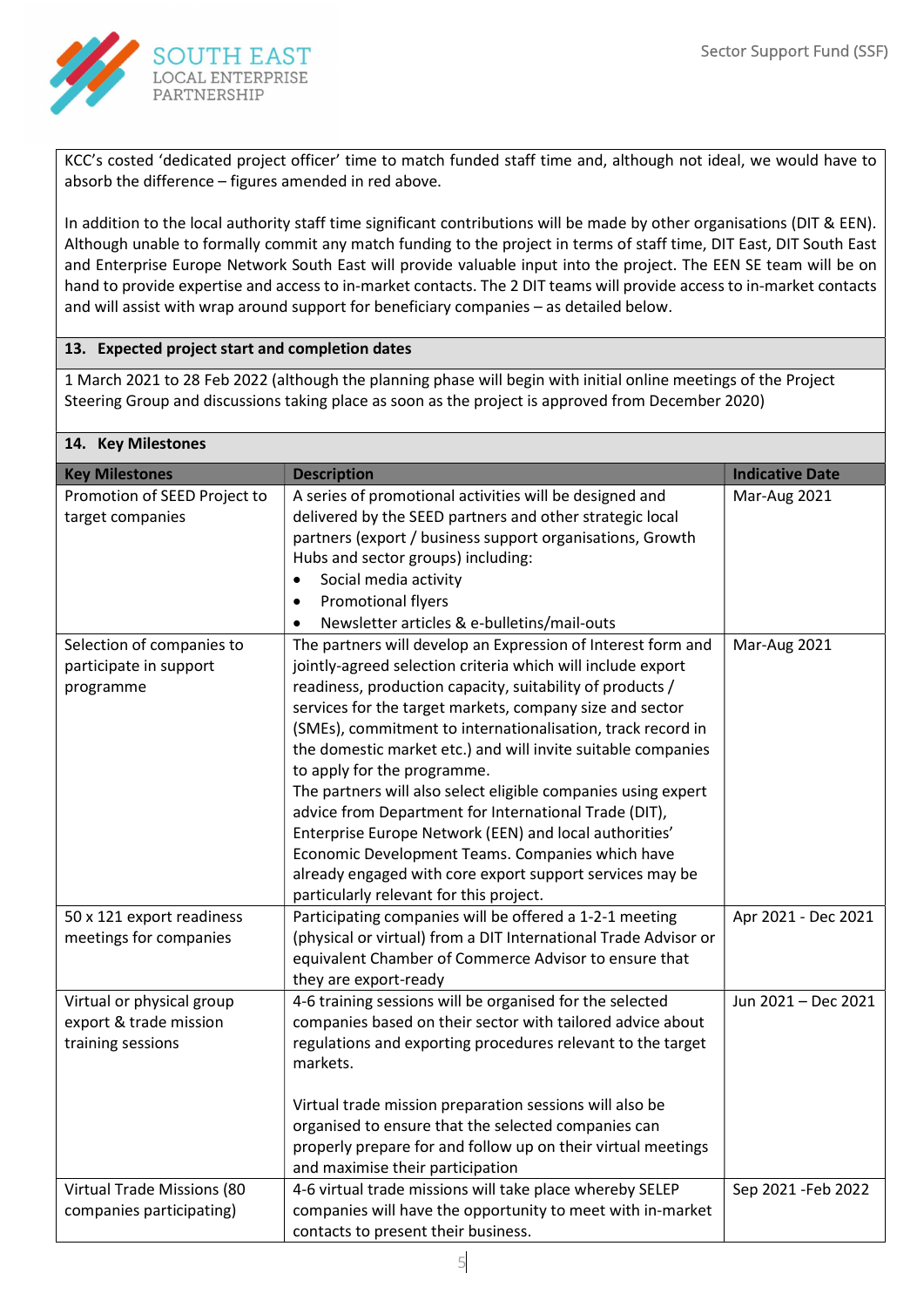

| Follow-up support to                                                                              | The delivery partners and their local export support                                                                                                                                                                                                                                                       | Feb 2022 onwards     |
|---------------------------------------------------------------------------------------------------|------------------------------------------------------------------------------------------------------------------------------------------------------------------------------------------------------------------------------------------------------------------------------------------------------------|----------------------|
| companies                                                                                         | providers (DIT etc.) will work with companies to ensure that                                                                                                                                                                                                                                               | (this will continue  |
|                                                                                                   | leads obtained during the virtual trade missions are correctly                                                                                                                                                                                                                                             | after the formal end |
|                                                                                                   | followed up and that any potential barriers to overseas                                                                                                                                                                                                                                                    | of the project)      |
|                                                                                                   | orders being fulfilled are tackled.                                                                                                                                                                                                                                                                        |                      |
| Evaluation report including<br>details about benefits<br>captured from participating<br>companies | The partners will capture detailed feedback from the<br>companies to gather information about immediate benefits<br>for each participating company (e.g. leads generated, direct<br>export sales etc.) which will be followed up at regular<br>intervals after the project end date to capture longer term | Feb 2022             |
|                                                                                                   | benefits.                                                                                                                                                                                                                                                                                                  |                      |

### 15. Benefits created by 2021 (list benefits with number/amount and cash value if applicable)

| <b>Type of Benefit</b>                   | <b>Number of benefits created</b>                               | <b>Cash value of</b> |  |
|------------------------------------------|-----------------------------------------------------------------|----------------------|--|
|                                          |                                                                 | benefit (£)          |  |
| New skills and knowledge                 | 150 SMEs with new knowledge and boosted internal export         |                      |  |
| gained by participating SMEs             | capacity                                                        |                      |  |
| International exposure for               | At least 100 SMEs exposed to new contacts and                   |                      |  |
| <b>SMEs</b>                              | opportunities international markets                             |                      |  |
| Sales leads generated for                | At least 3 sales leads per company participating in the virtual | 300 leads            |  |
| companies                                | trade missions                                                  |                      |  |
| Export orders / contracts                | New export orders for companies participating in the virtual    | £500,000 estimate    |  |
| secured                                  | trade missions in the year following the project                | (Average £5K per     |  |
|                                          | implementation                                                  | company)             |  |
| Increased export turnover for            | 5% increase in export turnover between the start of the         | £500,000 (average    |  |
| exhibiting companies                     | project and 12 months after the end of the project              | £5K per company)     |  |
|                                          |                                                                 |                      |  |
| No. of new active                        | SMEs trading in 1 or 2 new export markets as a result of the    |                      |  |
| international markets                    | project's support                                               |                      |  |
| 16. Value for Money - Benefit/Cost Ratio |                                                                 |                      |  |

Measuring the benefits of export-support activities such as trade show stands can be difficult in a short timescale as it usually requires a period of several months or even years to secure direct export orders. The SEED project is in uncharted territory with the implementation of virtual trade missions. The partners anticipate that process of 'meeting' new contacts, following up leads and negotiating order details might be lengthier with virtual rather than physical interactions with overseas buyers, distributors, agents and customers. Nevertheless, the SEED project aims to produce similar outcomes and results to those which would be achieved by organising traditional trade show stands / pavilions or organising physical trade missions but at a significantly reduced cost.

In recent years, DIT-funded physical trade shows offered a £70 return for every £1 spent (Gambica 2018) which shows the value of helping businesses with this type of activity i.e. connecting companies to in-market contacts. Also, metrics detailed in an evaluation of UKTI's (now DIT) Tradeshow Access Programme by the London School of Economics in 2008, showed that companies participating in a single trade fair reported an average financial benefit of £40,000.

The partners are confident that the SEED approach will lead to a number of impacts and results for the beneficiary companies and therefore for the SELEP area, which can be captured and measured. These will include the value of direct export orders / contracts won by participating SMEs.

Based on being able to connect around 100 SELEP SMEs with potential buyers / distributors / customers in-market, the partners would estimate a direct return on investment in terms of export sales of between £2,000 and £10,000 (average £5K) per company (dependent on their size and the nature of their products / services) leading to a potential benefit of at least £500,000 in the year following the implementation of the project with longer term benefits being felt by the companies further into the future. A conservative initial benefit cost ratio for the SSF investment would be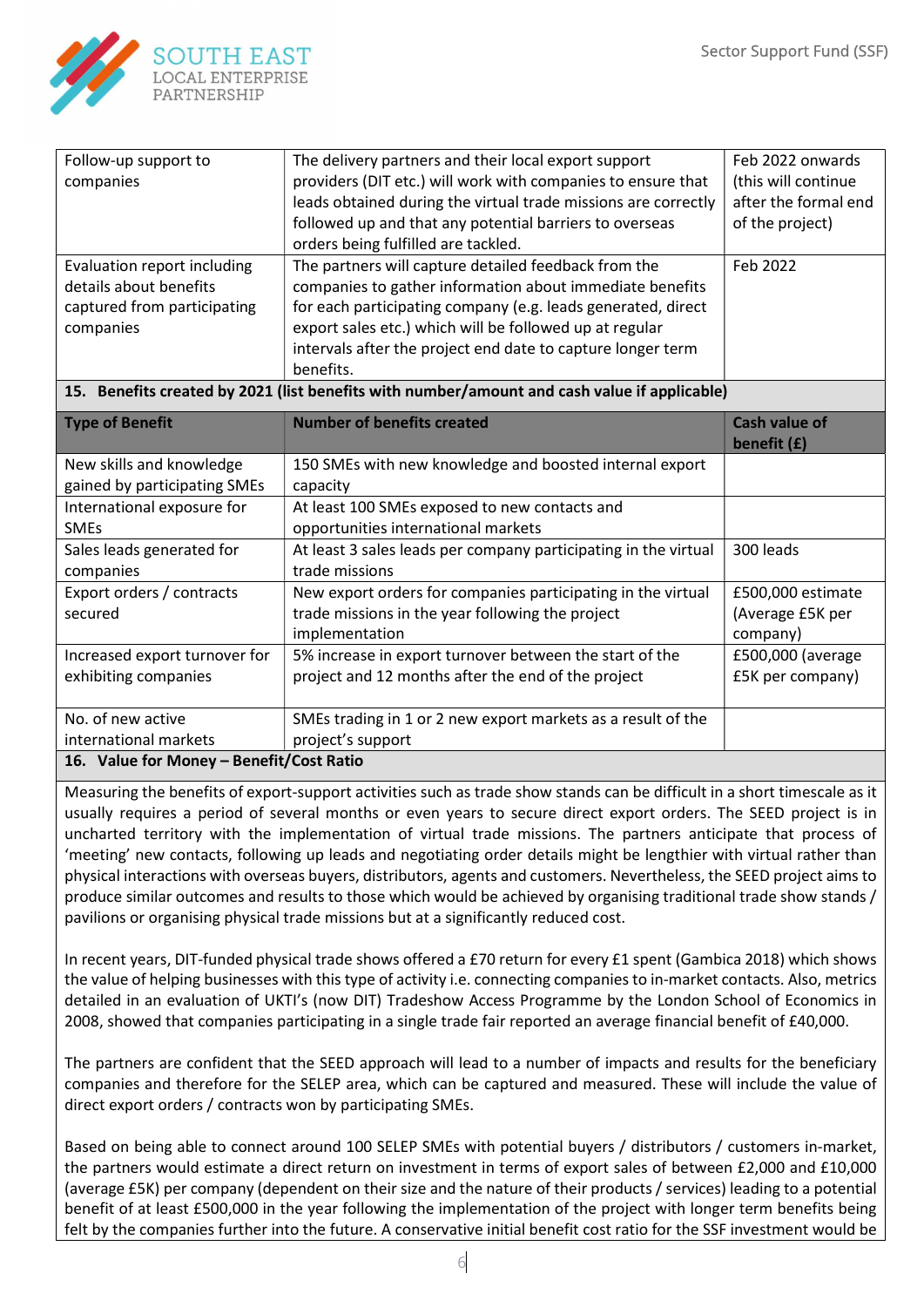

just over 3.5:1 but the partners anticipate this being higher in the longer term. (3.8:1 is correct – we had to reduce the overall budget at the last minute prior to submission as one source of match funding was no longer available and this ratio was not adjusted accordingly – apologies. In fact given the potential necessary budget amendment above, this is now above 4:1)

Certain company data will be captured and the start of the project including number of employees, (export) turnover, number of international markets etc. We will then capture details of benefits felt by companies using a detailed project evaluation form which businesses will complete before the end of the project. Further follow up contact with the businesses after the end of the project will enable additional data to be captured.

## 17. Value for Money – Other Considerations

Once a company has made the necessary internal preparations for export markets (ensuring compliance with regulations in target market, internationally-tailored communication and labelling materials, suitably skilled staff, decisions on shipping, logistics, payments and aftersales support etc.), in order for them to successfully export, they need to ensure that they find the right distributors / partners / customers in their target markets. While a physical market visit or exhibiting at a relevant international trade show are proven ways to make the right contacts and convert leads into new export sales, albeit at the cost of a significant time and resource commitment from the business (to travel, prepare and follow-up activities), the SEED approach of virtual trade missions aims to obtain similar outcomes for companies at a significantly reduced cost whereby expensive travel, accommodation and exhibition stand costs will not be required. This is an attractive proposition for companies who may traditionally struggle to commit staff resource to such time-intensive activities.

It is unlikely that individual companies could identify the right in-market partners by themselves, but by doing this on behalf of a number of different businesses, the SSF and partners' investment in the project will provide excellent value for money.

The SELEP Sector Support Fund is the most suitable mechanism for supporting SEED for several reasons:

- 1. The proposed activities go above and beyond the business as usual activities of the delivery and support partner organisations so couldn't take place without external funding.
- 2. Piloting such an approach makes sense at a LEP-wide scale to ensure that there is a sufficient critical mass of businesses in the target sectors and with export potential which could benefit from the project – this would be much less feasible on a smaller geographical scale.
- 3. The project is a discrete and new piece of work which will provide a much-needed boost for businesses in some of SELEP's key priority sectors at a very challenging economic time.
- 4. SEED will bring together the right project partners to pool their expertise, experience and international networks in order to implement an innovative programme of support for businesses at a time when traditional export support activity is not entirely possible and when it is important for businesses to be able to access new opportunities to help with their recovery and future growth. The primarily virtual approach combined with the strengths of the partnership provides a package of support for businesses which demonstrates excellent value for money.

SEED 2 complements the core export support offer from DIT and the Chambers whose expertise and connections will also be available to help beneficiary companies. The current (and likely future) Department for International Trade support offer is focused on medium sized businesses (£500K+ turnover) with high value export potential while support for smaller companies including 'new to export' firms is now mainly being delivered online. SEED will target companies with an average turnover of around £100K and that aren't yet operating at a stage where DIT can provide full in-depth support but the project will play an important role in helping them get there.

### 18. Dependencies and Risks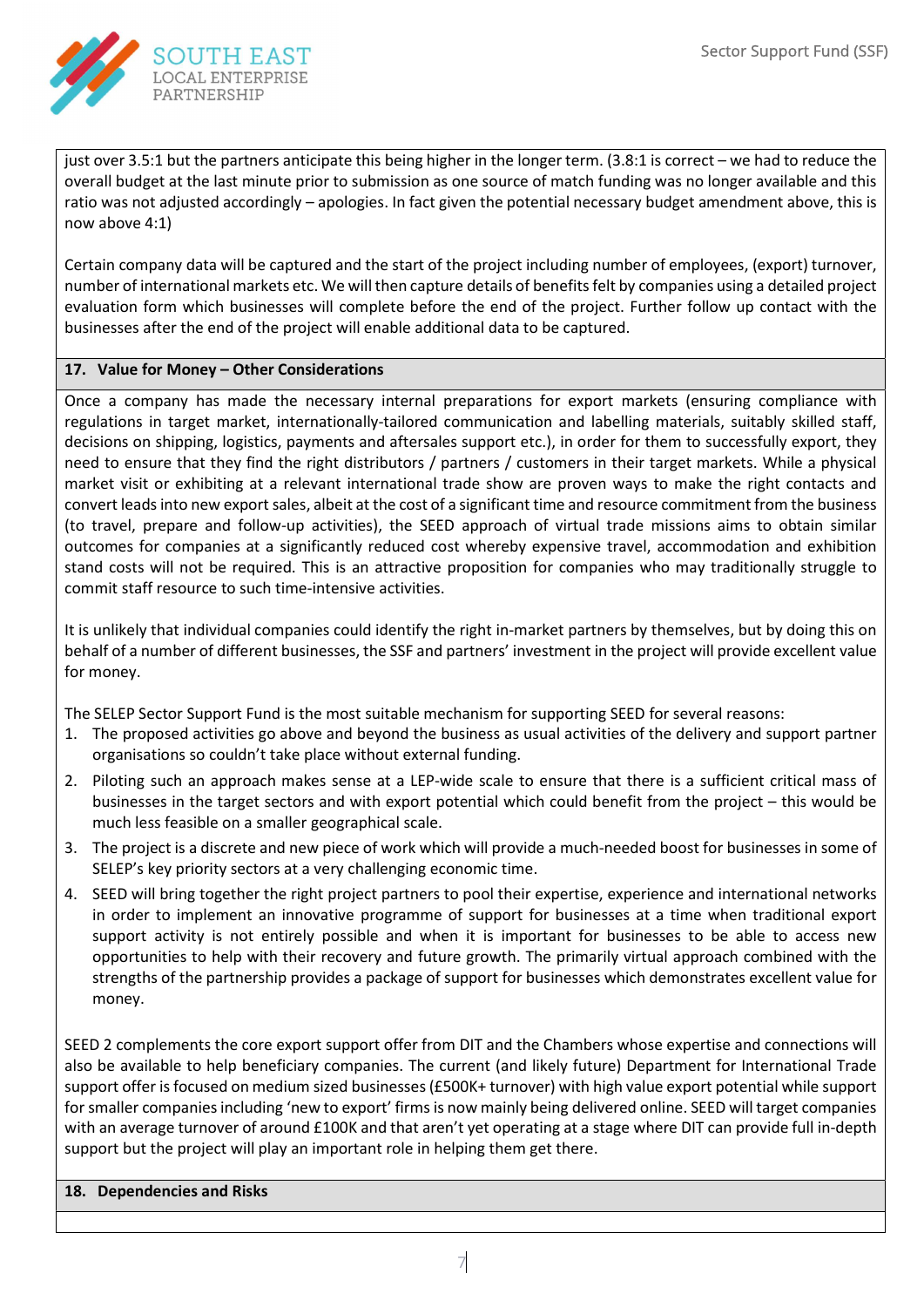

| <b>Risk</b>                                                                                                                                                                                                        | Likelihood | Impact | <b>Mitigation</b>                                                                                                                                                                                                                           | Overall<br>risk |  |
|--------------------------------------------------------------------------------------------------------------------------------------------------------------------------------------------------------------------|------------|--------|---------------------------------------------------------------------------------------------------------------------------------------------------------------------------------------------------------------------------------------------|-----------------|--|
| The possibility of a lack of clarity at<br>the end of the UK-EU withdrawal<br>period causing additional<br>uncertainty among businesses about<br>trading relations with particular EU<br>and international markets | Possible   | High   | Monitor Brexit implications after the<br>'Transition Period' and select markets<br>where we know that companies could<br>do business without too many hurdles.<br>Take into account up to date guidance<br>from government department, DIT. | Medium          |  |
| Risk of the corona virus pandemic<br>causing ongoing capacity issues<br>among target SMEs and affecting<br>export appetite and capability                                                                          | Possible   | High   | Work with companies and local<br>business support providers to provide<br>the right assistance to reduce the<br>burden of market research and contact<br>finding                                                                            | Medium          |  |
| Failure to recruit sufficient numbers<br>of companies to participate in the<br>main project activities                                                                                                             | Unlikely   | High   | Wide publicity campaign involving local<br>partners in the different federated<br>areas of SELEP and selecting well-known<br>industry events and providing attractive<br>package of hands-on support                                        | Low             |  |
| Failure to secure direct export wins<br>as a result of the virtual trade<br>missions                                                                                                                               | Possible   | High   | Maximise in-market contacts and<br>networks and organise the activities in<br>an attractive and innovative way to<br>ensure buy-in                                                                                                          | Medium          |  |

This project was re-developed a few months into the coronavirus crisis when the first signs of recovery were starting to appear. Part of the rationale for the SEED project was to provide practical assistance to companies in the 'new normal' by focusing on a virtual approach to international market entry, something which hasn't really been tested before. The project will also be implemented at a time when companies need additional support and advice to help them navigate through the additional challenges caused by Brexit. The partners recognise that the world economy now looks very different and will approach the project flexibly to ensure that companies are receiving the right support in a way that ensures maximum exposure to the best international opportunities. The partners and potential beneficiary businesses have now got used to operating in new ways (especially digitally) and will take a similar approach to ensure that the project achieves successful and lasting outputs and benefits for companies in the SELEP area.

# 19. State Aid Implications

Even though the value of the support provided per beneficiary company will be very low, it will be treated as 'secondary level State Aid' under the EU De Minimis regulation (1407/2013) (or new UK equivalent if things change after 31 December 2020). The partners will ensure that the following activities take place to ensure compliance:

- 1. Include a self-certification section on the project expression of interest form for companies to sign declaring any previous state aid awarded and that they have not received more than the permitted de minimis threshold during the last 3 fiscal years
- 2. Informing the beneficiary companies (at the selection stage) of the likely value of the state aid (project support) to be provided through the SEED project
- 3. Writing to each beneficiary company at the end of the project to confirm how much de minimis aid has been granted by the project.
- 4. Ensuring that records are retained by the beneficiary companies (SMEs) and the awarding bodies (project partners) for a period of 10 years after the end of the project.

# 20. Contracting Body

Kent County Council, Economic Development, Invicta House, County Hall, Maidstone, Kent, ME14 1XX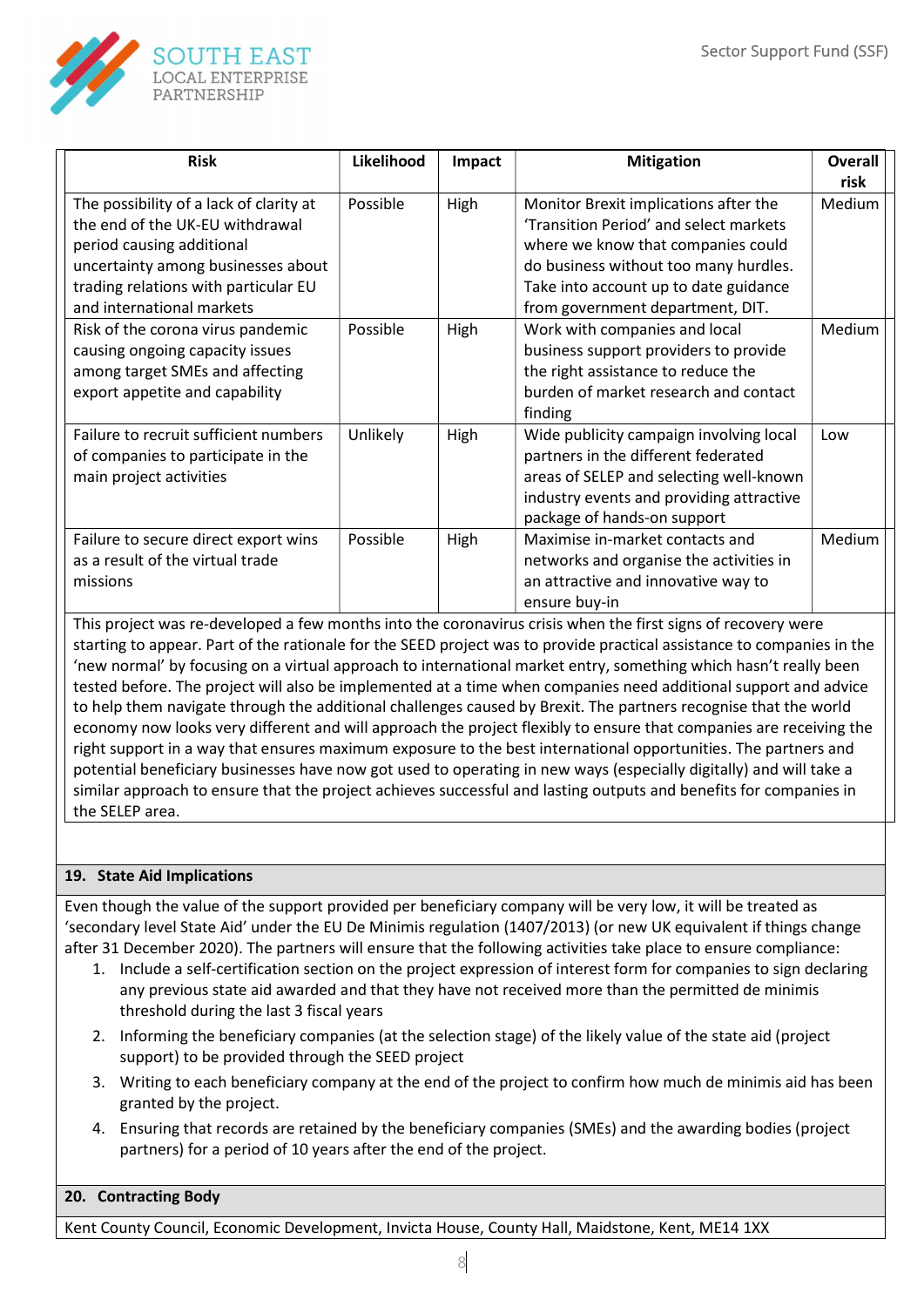



### Kent County Council – Lead Applicant:

- KCC will lead on all activities and will dedicate at least 1FTE project officer + management and admin support to managing the overall project and coordinating activities across the partnership including overall coordination and organisation of business engagement activities, export readiness activities, virtual trade missions
- Responsible for commissioning external services on behalf of the project
- Reaching out to businesses in Kent & Medway (in liaison with Medway Council and districts)
- Drafting and tailoring copy and promotional materials including templates for newsletter articles, tweets, sending emails and information to external partners (district councils, Growth Hubs, Federation of Small Businesses, Institute of Directors etc.) to raise awareness of project activities
- Reviewing expression of interest forms locally and discussion with wider partnership to agree final beneficiaries
- Contacting local companies to capture results and benefits from project participation
- Administering the financial aspects of the project including budget planning and monitoring and keeping & retaining records and evidence of project expenditure

### Essex County Council, Opportunity South Essex, Medway Council:

- Liaising with local business support organisations to promote the project
- Reaching out to businesses in each respective area (in liaison with Medway Council and districts)
- Reviewing expression of interest forms locally and discussion with wider partnership to agree final beneficiaries
- Liaising with local department for International Trade and Enterprise Europe Network contacts
- Contacting local companies to capture results and benefits from project participation
- Providing input to final project report and dissemination of results to local contacts and stakeholders

# Kent Invicta and Sussex Chambers: